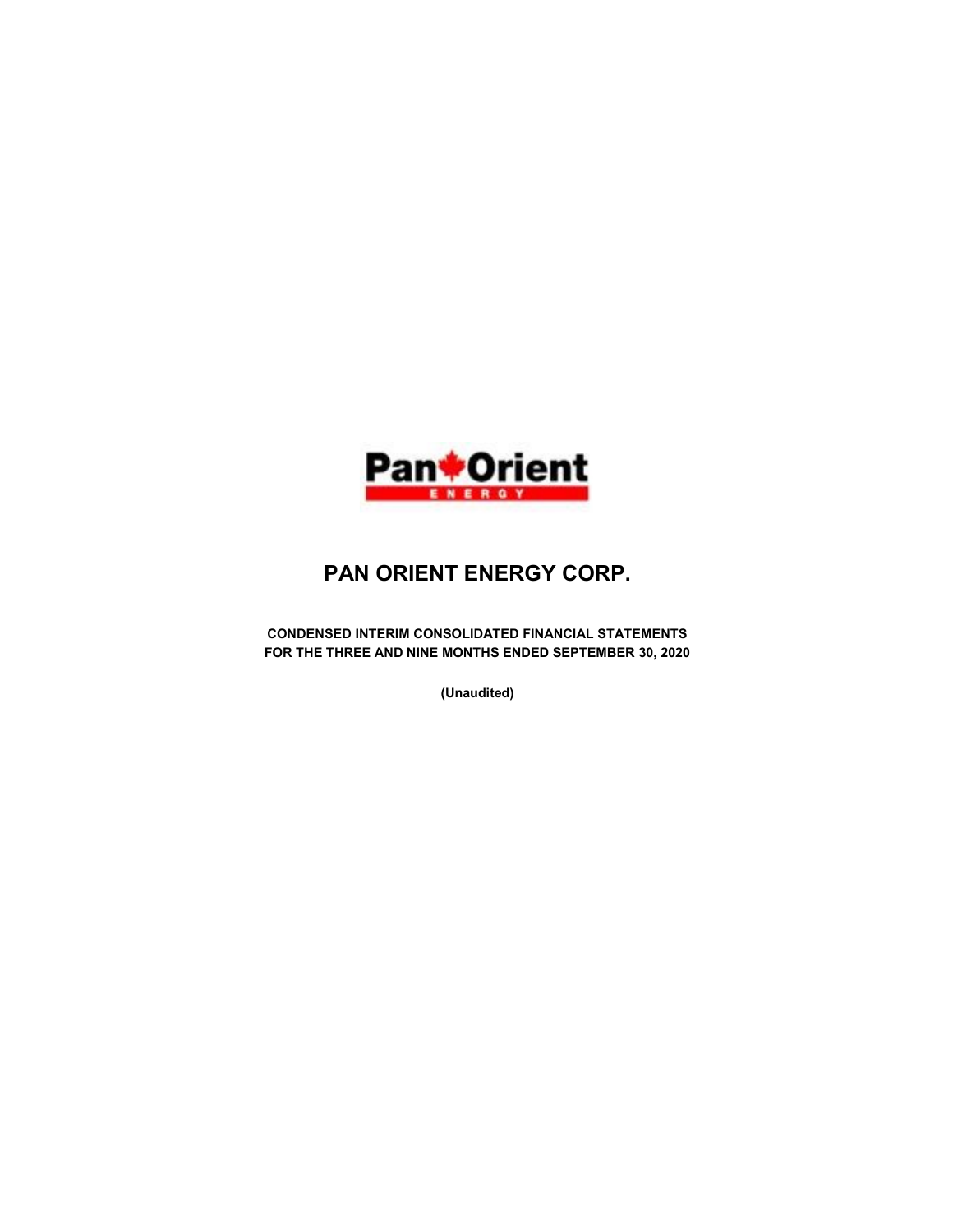Pan Orient Energy Corp.

Consolidated Statements of Financial Position

(Expressed in Canadian dollars, unless otherwise noted)

| (Unaudited)                                |              |             |
|--------------------------------------------|--------------|-------------|
|                                            | September 30 | December 31 |
| (\$000s)                                   | 2020         | 2019        |
| <b>Assets</b>                              |              |             |
| <b>Current</b>                             |              |             |
| Cash and cash equivalents                  | 28,313       | 24,767      |
| Accounts receivable                        | 664          | 790         |
|                                            | 28,977       | 25,557      |
| <b>Deposits</b>                            | 609          | 604         |
| Investment in joint venture (note 3)       | 26,809       | 34,127      |
| <b>Right-of-use assets</b>                 | 23           | 122         |
| Property, plant and equipment (note 5)     | 362          | 395         |
| Exploration and evaluation (note 6)        | 99           | 85,851      |
| <b>Total assets</b>                        | 56,879       | 146,656     |
|                                            |              |             |
| <b>Liabilities</b>                         |              |             |
| <b>Current</b>                             |              |             |
| Accounts payable and accrued liabilities   | 2,650        | 3,343       |
| Lease liabilities                          | 21           | 124         |
| Decommissioning provision (note 7)         | 504          | 536         |
|                                            | 3,175        | 4,003       |
| <b>Lease liabilities</b>                   | 3            |             |
| Deferred tax liabilities (note 6)          |              | 5,574       |
| Decommissioning provision (note 7)         | 1,941        | 1,679       |
| <b>Total liabilities</b>                   | 5,119        | 11,256      |
|                                            |              |             |
| Shareholders' equity                       |              |             |
| Share capital (note 8)                     | 87,084       | 91,131      |
| Contributed surplus                        | 30,708       | 27,923      |
| Non-controlling interest                   | (5, 343)     | 16,985      |
| Accumulated other comprehensive income     | 2,067        | 2,903       |
| Deficit                                    | (62, 756)    | (3, 542)    |
| Total shareholders' equity                 | 51,760       | 135,400     |
| Total liabilities and shareholders' equity | 56,879       | 146,656     |

Segmented information (note 10) Commitments (note 11)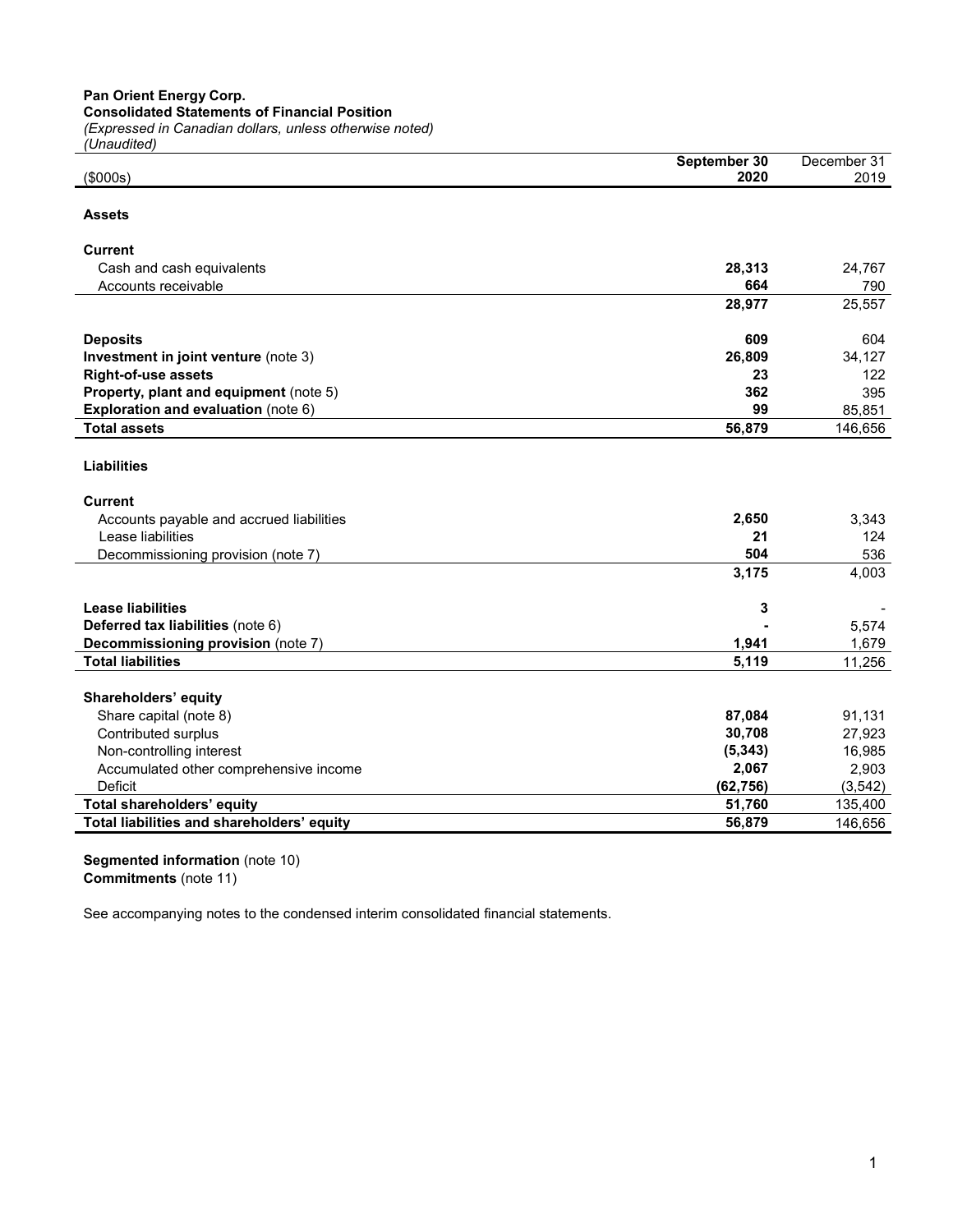#### Pan Orient Energy Corp.

#### Consolidated Statements of Operations and Comprehensive Income (Loss)

(Expressed in Canadian dollars, unless otherwise noted)

| (Unaudited)                                                           |                           |                          |           |                          |
|-----------------------------------------------------------------------|---------------------------|--------------------------|-----------|--------------------------|
|                                                                       | <b>Three Months Ended</b> |                          |           | <b>Nine Months Ended</b> |
|                                                                       | September 30              |                          |           | September 30             |
| (\$000s, except per share amounts)                                    | 2020                      | 2019                     | 2020      | 2019                     |
| <b>Other income</b>                                                   |                           |                          |           |                          |
| Income (loss) from investment in joint venture (note 3)               | 121                       | 1,351                    | 612       | 3,704                    |
|                                                                       |                           |                          |           |                          |
| <b>Expenses</b>                                                       |                           |                          |           |                          |
| General and administrative                                            | 467                       | 451                      | 1,561     | 1,742                    |
| Operating expense (note 6)                                            | 93                        |                          | 156       |                          |
| Stock-based compensation                                              | 199                       | 142                      | 448       | 674                      |
| Amortization and depreciation                                         | 12                        | 14                       | 39        | 43                       |
| Decommissioning expense                                               | 88                        |                          | 295       |                          |
| Impairment (notes 5 and 6)                                            |                           | $\overline{\phantom{a}}$ | 85,799    |                          |
| Finance income                                                        | (69)                      | (125)                    | (201)     | (278)                    |
| Foreign exchange (gain) loss                                          | 484                       | (294)                    | (142)     | 692                      |
|                                                                       | 1,274                     | 188                      | 87,955    | 2,873                    |
|                                                                       |                           |                          |           |                          |
| Income (loss) before taxes and non-controlling interest               | (1, 153)                  | 1,163                    | (87, 343) | 831                      |
|                                                                       |                           |                          |           |                          |
| <b>Taxes</b>                                                          |                           |                          |           |                          |
| Deferred income tax recovery                                          |                           | (23)                     | (5, 574)  | (1, 103)                 |
|                                                                       |                           |                          |           |                          |
| Net income (loss) from continued operations                           | (1, 153)                  | 1,186                    | (81, 769) | 1,934                    |
| Net income (loss) from discontinued operations (note 4)               | (11)                      | (96)                     | 227       | (181)                    |
| Net income (loss)                                                     | (1, 164)                  | 1,090                    | (81, 542) | 1,753                    |
|                                                                       |                           |                          |           |                          |
| Other comprehensive income (loss)                                     |                           |                          |           |                          |
| Foreign exchange gain (loss) on translation of joint venture (note 3) | (1, 217)                  | 429                      | (836)     | 802                      |
| Foreign exchange gain (loss) on translation of foreign operations     |                           | 167                      |           | (528)                    |
| Total other comprehensive income (loss)                               | (1, 217)                  | 596                      | (836)     | 274                      |
|                                                                       |                           |                          |           |                          |
| Total comprehensive income (loss)                                     | (2, 381)                  | 1,686                    | (82, 378) | 2,027                    |
| Net income (loss) attributable to:                                    |                           |                          |           |                          |
| Common shareholders                                                   | (1,063)                   | 1,114                    | (59, 214) | 1,552                    |
| Non-controlling interest                                              | (101)                     | (24)                     | (22, 328) | 201                      |
| Net income (loss)                                                     | (1, 164)                  | 1,090                    | (81, 542) | 1,753                    |
|                                                                       |                           |                          |           |                          |
| Total comprehensive income (loss) attributable to:                    |                           |                          |           |                          |
| Common shareholders                                                   | (2, 280)                  | 1,710                    | (60, 050) | 1,826                    |
| Non-controlling interest                                              | (101)                     | (24)                     | (22, 328) | 201                      |
| Total comprehensive income (loss)                                     | (2, 381)                  | 1,686                    | (82, 378) | 2,027                    |
|                                                                       |                           |                          |           |                          |
| Net income (loss) per share attributable to common shareholders       |                           |                          |           |                          |
| (note 8)                                                              |                           |                          |           |                          |
| Basic and diluted - from continued operations                         | \$ (0.02)                 | \$0.02                   | \$ (1.12) | \$0.03                   |
| Basic and diluted - from discontinued operations                      | \$ (0.00)                 | \$ (0.00)                | \$0.00    | \$ (0.00)                |
| Basic and diluted - from continued and discontinued operations        | \$ (0.02)                 | \$0.02                   | \$ (1.12) | \$0.03                   |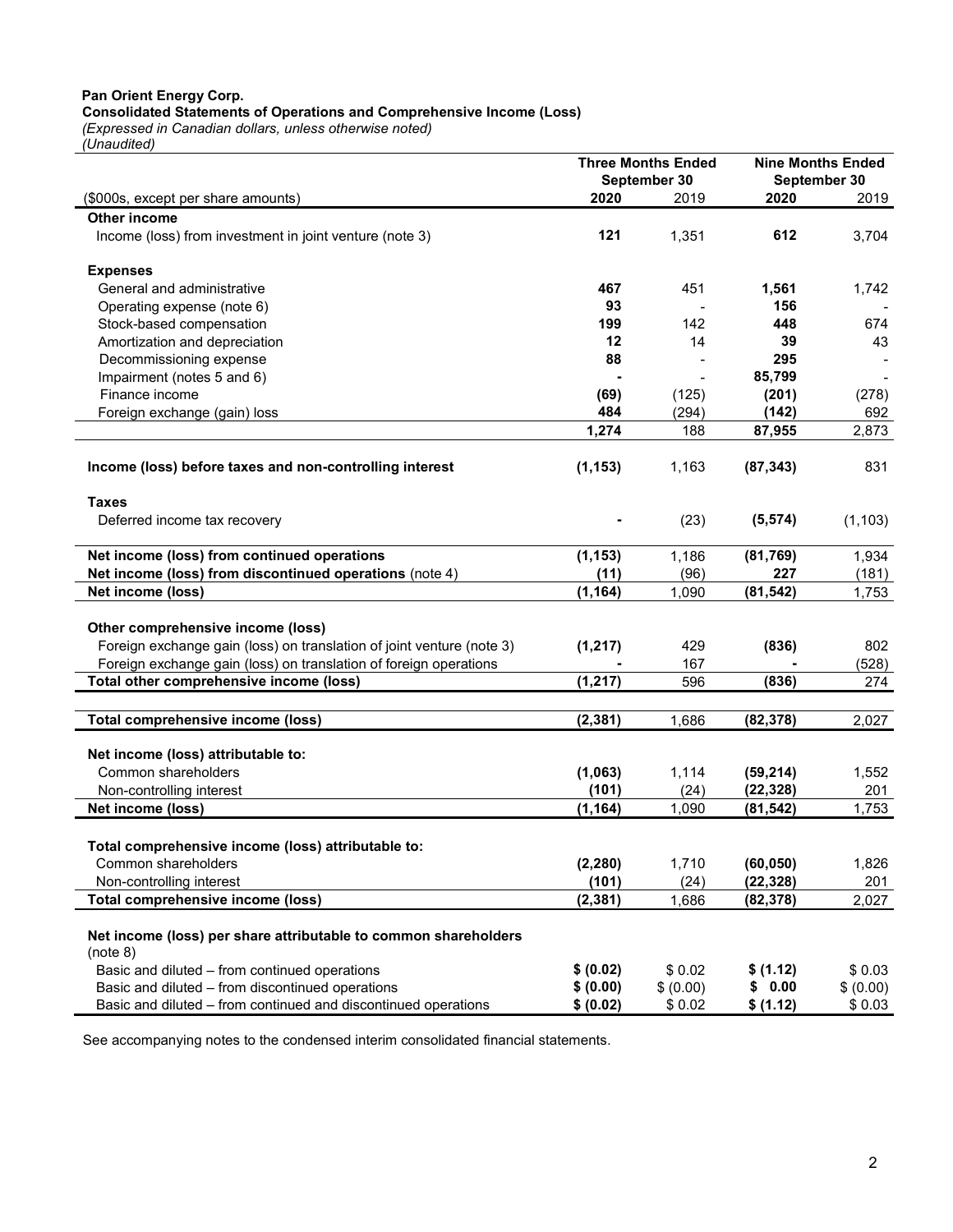#### Pan Orient Energy Corp. Consolidated Statements of Changes in Shareholders' Equity

(Expressed in Canadian dollars, unless otherwise noted)

(Unaudited)

| ----------<br>(\$000s)            | Share<br>Capital | Contributed<br>Surplus | <b>NCI</b> | <b>AOCI</b>              | Retained<br>Earnings<br>(Deficit) | Total     |
|-----------------------------------|------------------|------------------------|------------|--------------------------|-----------------------------------|-----------|
|                                   |                  |                        |            |                          |                                   |           |
| Balance as at December 31, 2018   | 91,851           | 26,965                 | 16,808     | 4,578                    | 21,762                            | 161,964   |
| Net income                        |                  |                        | 201        |                          | 1,552                             | 1,753     |
| Stock-based compensation expense  |                  | 674                    |            |                          |                                   | 674       |
| Options exercised                 | 222              |                        |            |                          |                                   | 222       |
| Transfer from contributed surplus | 153              | (153)                  |            |                          |                                   |           |
| Normal course issuer bid          | (110)            | (17)                   |            |                          |                                   | (127)     |
| Other comprehensive income        |                  |                        |            | 274                      |                                   | 274       |
| Balance as at September 30, 2019  | 92,116           | 27,469                 | 17,009     | 4,852                    | 23,314                            | 164,760   |
|                                   |                  |                        |            |                          |                                   |           |
| Balance as at December 31, 2019   | 91,131           | 27,923                 | 16,985     | 2,903                    | (3, 542)                          | 135,400   |
| Net loss                          |                  |                        | (22, 328)  | $\overline{\phantom{a}}$ | (59, 214)                         | (81, 542) |
| Stock-based compensation expense  |                  | 221                    |            |                          |                                   | 221       |
| Normal course issuer bid          | (4,047)          | 2,564                  |            |                          |                                   | (1,483)   |
| Other comprehensive loss          |                  |                        |            | (836)                    |                                   | (836)     |
| Balance as at September 30, 2020  | 87,084           | 30,708                 | (5,343)    | 2,067                    | (62, 756)                         | 51,760    |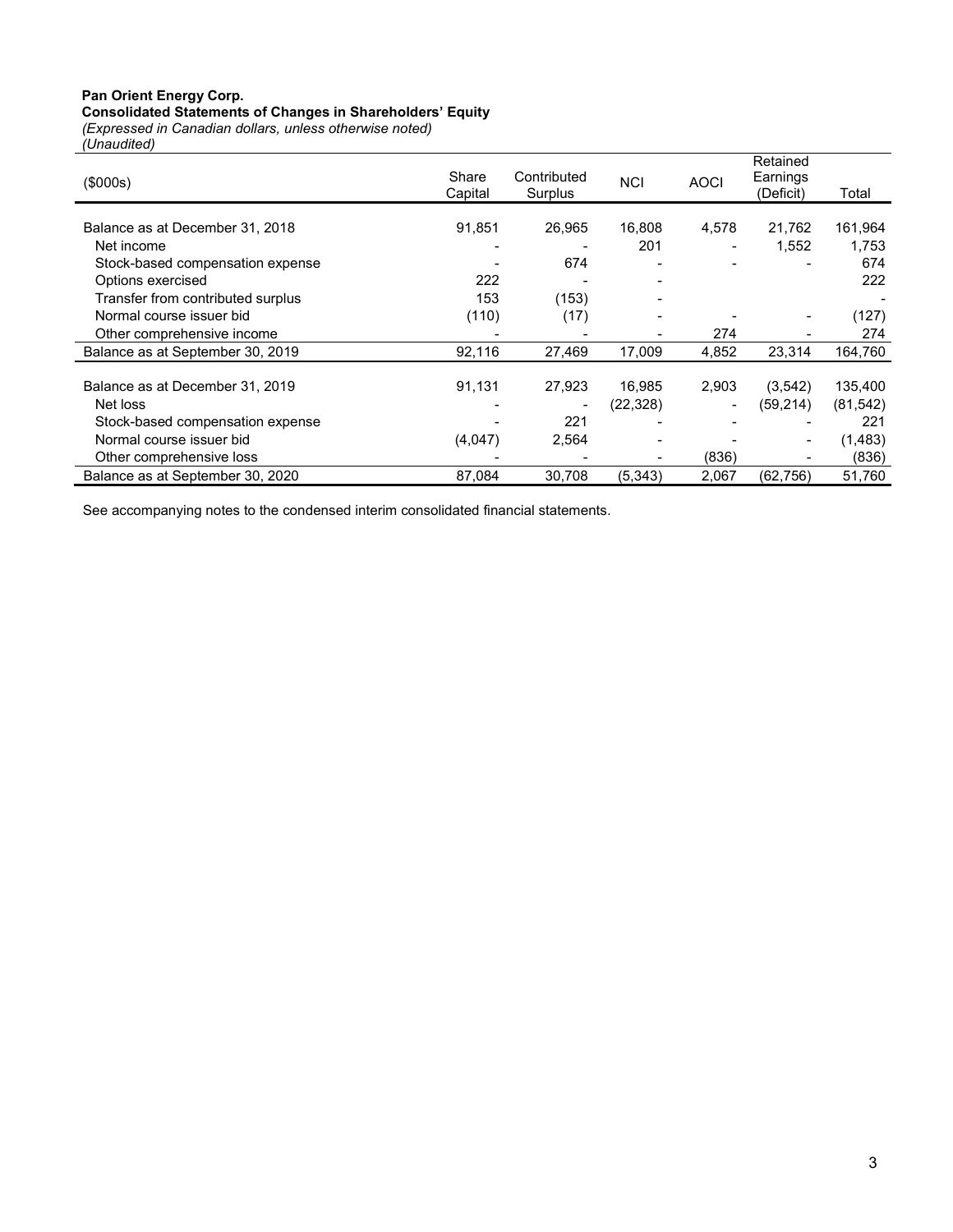# Pan Orient Energy Corp.

Consolidated Statements of Cash Flows (Expressed in Canadian dollars, unless otherwise noted)

| (Unaudited)                                                                |                           |              |                          |              |
|----------------------------------------------------------------------------|---------------------------|--------------|--------------------------|--------------|
|                                                                            | <b>Three Months Ended</b> |              | <b>Nine Months Ended</b> |              |
|                                                                            |                           | September 30 |                          | September 30 |
| (\$000s)                                                                   | 2020                      | 2019         | 2020                     | 2019         |
| <b>Cash Provided From (Used in)</b>                                        |                           |              |                          |              |
|                                                                            |                           |              |                          |              |
| <b>Operating Activities</b>                                                |                           |              |                          |              |
| Net income (loss) from continued operations                                | (1, 153)                  | 1,186        | (81, 769)                | 1,934        |
| Adjustments for non-cash items:                                            |                           |              |                          |              |
| Deferred income tax recovery                                               |                           | (23)         | (5, 574)                 | (1, 103)     |
| Amortization and depreciation                                              | 12                        | 14           | 39                       | 43           |
| Stock-based compensation (non-cash portion)                                | 47                        | 142          | 221                      | 674          |
| Accretion                                                                  | 5                         | 8            | 15                       | 25           |
| Income from investment in joint venture (note 3)                           | (121)                     | (1, 351)     | (612)                    | (3,704)      |
| Impairment                                                                 |                           |              | 85,799                   |              |
| Decommissioning expense                                                    | 88                        |              | 295                      |              |
| Unrealized foreign exchange loss (gain)                                    | 484                       | (295)        | (140)                    | 692          |
| Changes in non-cash working capital                                        | 283                       | 30           | 381                      | (3)          |
| Cash flow used in operating activities                                     | (355)                     | (289)        | (1, 345)                 | (1, 442)     |
|                                                                            |                           |              |                          |              |
| <b>Investing Activities</b>                                                |                           |              |                          |              |
| Property, plant and equipment                                              |                           |              | (2)                      |              |
| Exploration and evaluation                                                 |                           | (153)        |                          |              |
|                                                                            |                           |              | (83)                     | (399)        |
| Dividend from investment in joint venture (note 3)                         | 2,812                     | 6,624        | 7,112                    | 6,624        |
| Changes in non-cash working capital                                        | (4)                       | (662)        | (17)                     | (690)        |
| Cash flow from (used in) investing activities                              | 2,808                     | 5,809        | 7,010                    | 5,535        |
|                                                                            |                           |              |                          |              |
| <b>Financing Activities</b>                                                |                           |              |                          |              |
| Issuance of common shares                                                  |                           | 222          |                          | 222          |
| Normal course issuer bid                                                   | (61)                      | (5)          | (1, 483)                 | (127)        |
| Finance lease payments                                                     | (5)                       | (3)          | (25)                     | (5)          |
| Cash flow from (used in) financing activities                              | (66)                      | 214          | (1, 508)                 | 90           |
|                                                                            |                           |              |                          |              |
| Change in cash and cash equivalents from continuing operations             | 2,387                     | 5,734        | 4,157                    | 4,183        |
| Change in cash and cash equivalents from discontinuing operations (note 4) | (42)                      | (1, 422)     | (749)                    | (1,208)      |
|                                                                            |                           |              |                          |              |
| Effect of foreign exchange on cash and cash equivalents                    | (479)                     | 286          | 138                      | (761)        |
| Cash and cash equivalents, beginning of period                             | 26,447                    | 29,278       | 24,767                   | 31,662       |
|                                                                            |                           |              |                          |              |
| Cash and cash equivalents, end of period                                   | 28,313                    | 33,876       | 28,313                   | 33,876       |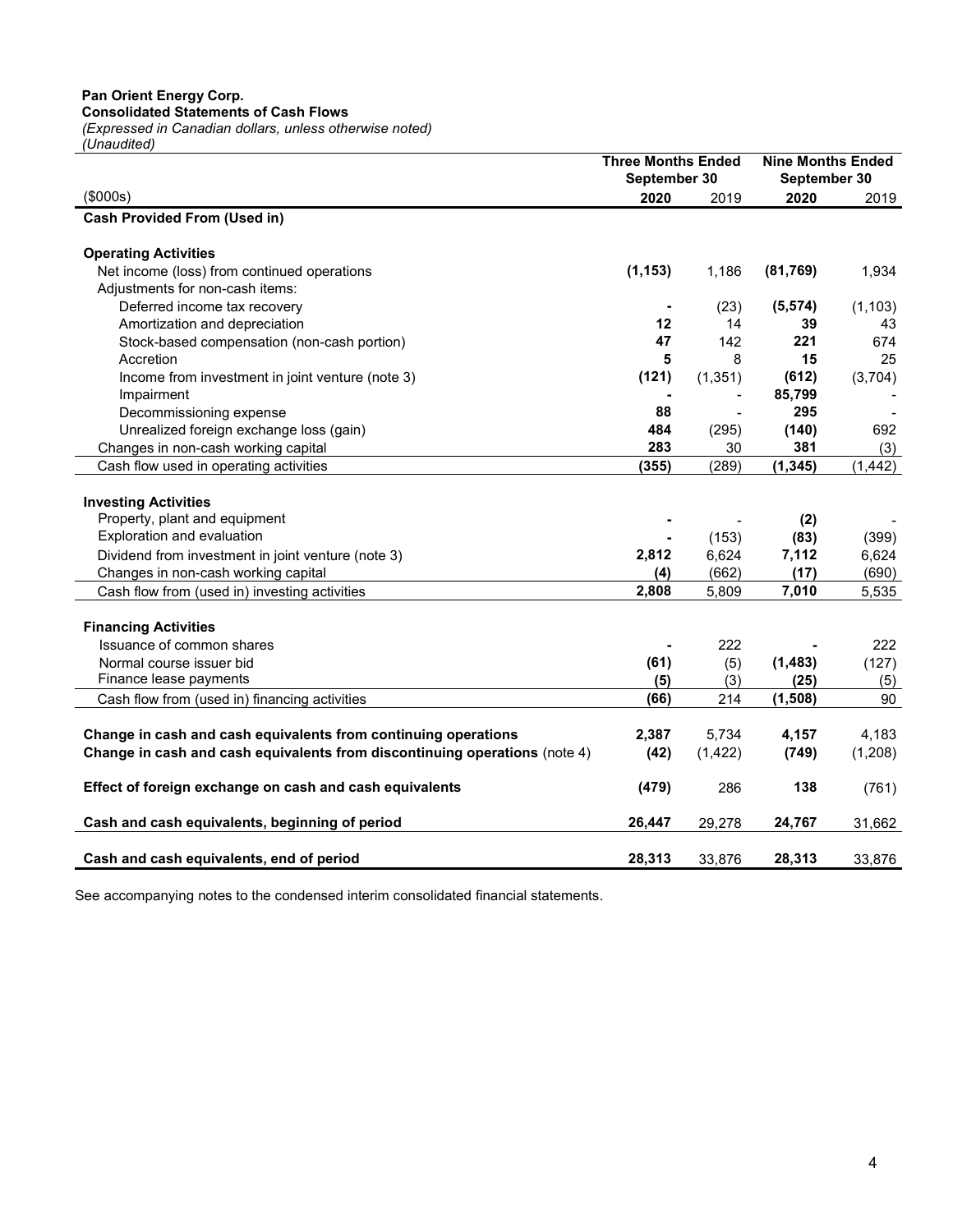#### 1) CORPORATE INFORMATION

Pan Orient Energy Corp. ("Pan Orient" or the "Company") is an Alberta, Canada corporation with shares listed on the TSX Venture Exchange ("TSX-V"). The records office and principal address is located at 1505, 505 – 3rd Street S.W., Calgary, Alberta, T2P 3E6.

Pan Orient is an oil and natural gas company based in Calgary, Alberta with interests in Pan Orient Energy (Siam) Ltd. which has properties onshore Thailand, interests in Andora Energy Corporation ("Andora") which has properties in northern Alberta, Canada (note 6) and with properties onshore Indonesia.

The undeveloped onshore interests in Indonesian East Jabung Production Sharing Contract ("PSC") expired in January 2020 and the operator is determining final steps to be taken for formal approval of the expiry from the Government of Indonesia, including reclamation requirements. An impairment expense for the East Jabung PSC was recorded in the fourth quarter of 2019. The Company is withdrawing from operations in Indonesia and effective January 1, 2020, operations are considered discontinued operations for accounting purposes (note 4).

#### 2) BASIS OF PRESENTATION

#### Statement of Compliance

The interim condensed consolidated financial statements should be read in conjunction with the audited consolidated financial statements as at and for the year ended December 31, 2019. The following disclosures are incremental to those included with the annual consolidated financial statements. Certain disclosures that are normally required in the notes to the annual consolidated financial statements have been condensed or omitted. The interim condensed consolidated financial statements are prepared using the same accounting policies and methods of computation as disclosed in the annual consolidated financial statements except as described below.

The interim condensed consolidated financial statements are stated in Canadian dollars and have been prepared in accordance with the International Accounting Standards 34, "Interim Financial Reporting".

The interim condensed consolidated financial statements were approved by the Company's Board of Directors on November 10, 2020.

#### Use of Estimates and Judgments

The preparation of financial statements in accordance with IFRS requires management to make estimates, assumptions, and judgments that affect the reported amounts of assets and liabilities and disclosure of contingent assets and liabilities as at the dates of the statements of financial position as well as the reported amounts of revenues, expenses, and cash flows during the periods presented. Such estimates relate primarily to unsettled transactions and events as of the dates of the financial statements. Actual results could differ materially from estimated amounts.

Amounts recorded for depletion and depreciation and amounts used for property, plant and equipment and exploration and evaluation cost impairment calculations are based on a number of factors including estimates of oil and natural gas reserves and future costs required to develop those reserves. To test impairment, costs are allocated into cash generating units ("CGUs") based on their ability to generate largely independent cash flows. The determination of CGUs is subject to judgment. The transfer of exploration and evaluation assets to property, plant and equipment is based on management's judgment of technical feasibility and commercial viability.

Stock-based compensation is subject to the estimation of what the ultimate payout will be using pricing models such as Black-Scholes which is based on significant assumptions such as expected volatility, dividend yield and expected term.

Amounts recorded for decommissioning provision and the related accretion expense requires the use of estimates with respect to the amount and timing of abandonment costs, inflation and interest rates.

The provision for income taxes is based on judgments in applying income tax law and estimates on the applicable tax rates, timing, likelihood and reversal of temporary differences between the accounting and tax bases of assets and liabilities. These estimates are subject to measurement uncertainty and changes in these estimates could materially impact the financial statements of future periods.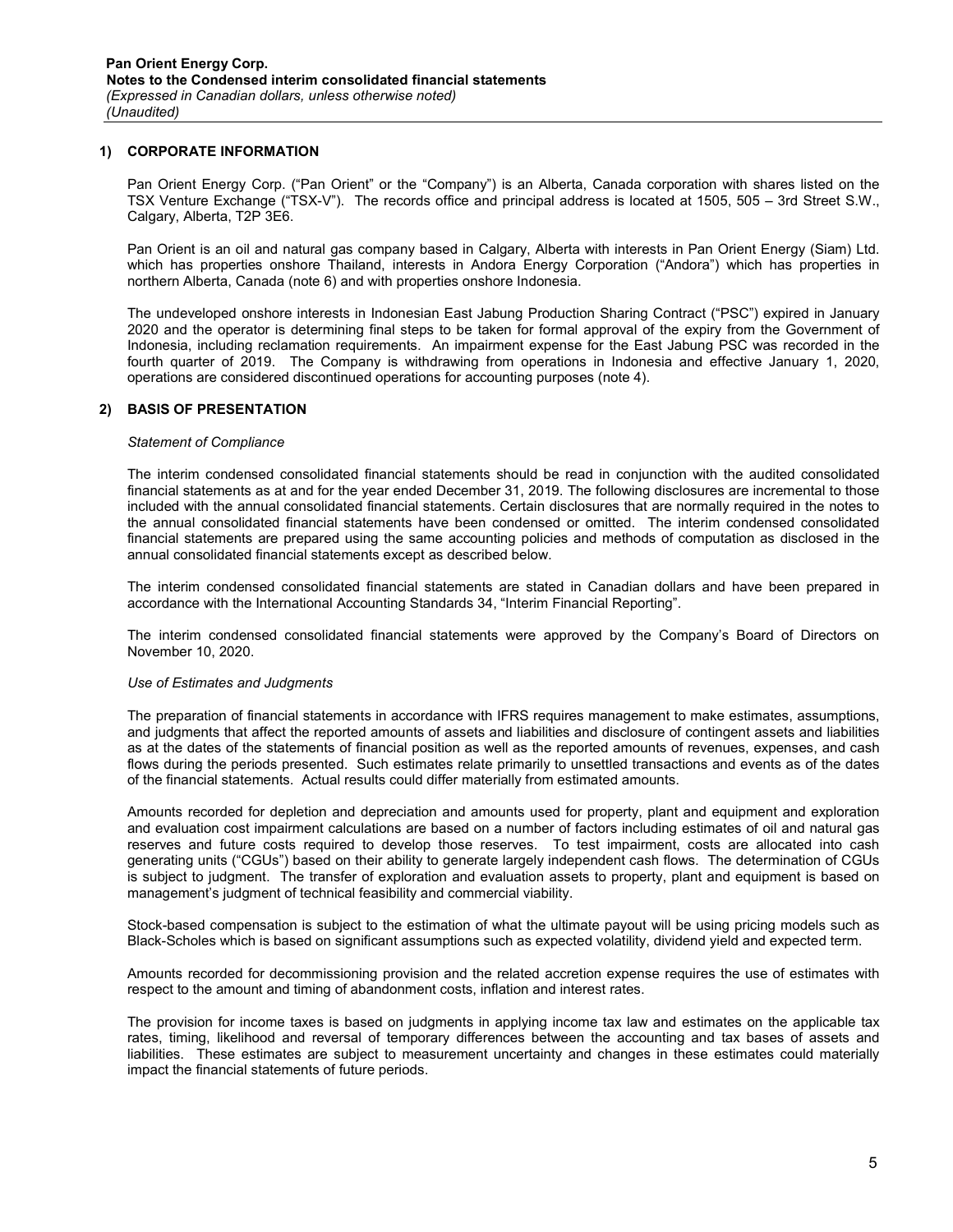In early March 2020, the World Health Organization declared the COVID-19 coronavirus outbreak to be a pandemic. Responses to the spread of COVID-19 have resulted in significant disruption to business operations and a significant increase in economic uncertainty, with more volatile commodity prices and currency exchange rates, and a marked decline in long-term interest rates. These events are resulting in a challenging economic climate in which it is difficult to reliably estimate the length or severity of these developments and their financial impact. The results of the potential economic downturn and any potential resulting direct and indirect impact to the Company has been considered in management's estimate described above at the period end; however there could be a further prospective material impact in future period.

# 3) INVESTMENT IN JOINT VENTURE

The Company holds a 50.01% interest in Pan Orient Energy (Siam) Ltd., which is considered a Joint Venture under IFRS and is accounted for using the equity method. Initial recognition of the investment in Joint Venture was recorded at fair value. The carrying amount is subsequently increased or decreased to recognize the Company's share of the profit or loss from the joint venture. Distributions received from the joint venture reduce the carrying amount of the investment whereas funding to the joint venture increase the carrying amount. The Company's profit or loss includes its share of the joint venture's profit or loss and the Company's other comprehensive income includes its share of the joint venture's other comprehensive income or loss. The carrying amount of the Company's Investment in Joint Venture is as follows:

| Nine months ended:                               | September 30 |         |
|--------------------------------------------------|--------------|---------|
| $($ \$000s $)$                                   | 2020         | 2019    |
| Investment in Joint Venture, beginning of period | 34.127       | 34.504  |
| Change in amounts due from joint venture         | 18           | 512     |
| Net income from joint venture, after tax         | 612          | 3.704   |
| Dividend paid                                    | (7, 112)     | (6,624) |
| Foreign currency translation                     | (836)        | 802     |
| Investment in Joint Venture, end of period       | 26.809       | 32,898  |

| Pan Orient Energy (Siam) Ltd. <sup>(1)</sup>                             |              |             |
|--------------------------------------------------------------------------|--------------|-------------|
| Summarized Financial Information                                         | September 30 | December 31 |
| (0.000s)                                                                 | 2020         | 2019        |
| <b>Current assets</b>                                                    | 10.351       | 25,899      |
| Non-current assets                                                       | 72.607       | 69.424      |
| <b>Current liabilities</b>                                               | (4, 474)     | (6, 140)    |
| Non-current liabilities                                                  | (32,887)     | (30,713)    |
| Net assets                                                               | 45,597       | 58,470      |
| Pan Orient's Investment in Joint Venture                                 |              |             |
| Pan Orient's 50.01% share of net assets of Pan Orient Energy (Siam) Ltd. | 22,801       | 29.238      |
| Fair value adjustment on initial recognition                             | 8.924        | 8.924       |
| Amortization of fair value adjustment on initial recognition             | (3,660)      | (2,761)     |
| Change in amounts due from joint venture, since initial recognition      | (1,256)      | (1,274)     |
| Investment in joint venture                                              | 26.809       | 34,127      |
| $\sim$ $\sim$ $\sim$<br>$\sim$<br>$\cdots$<br>$\sim$ $\sim$              |              |             |

(1) Represents 100% of net assets of Pan Orient Energy (Siam) Ltd. and the Company has 50.01% equity interest in Pan Orient Energy (Siam) Ltd.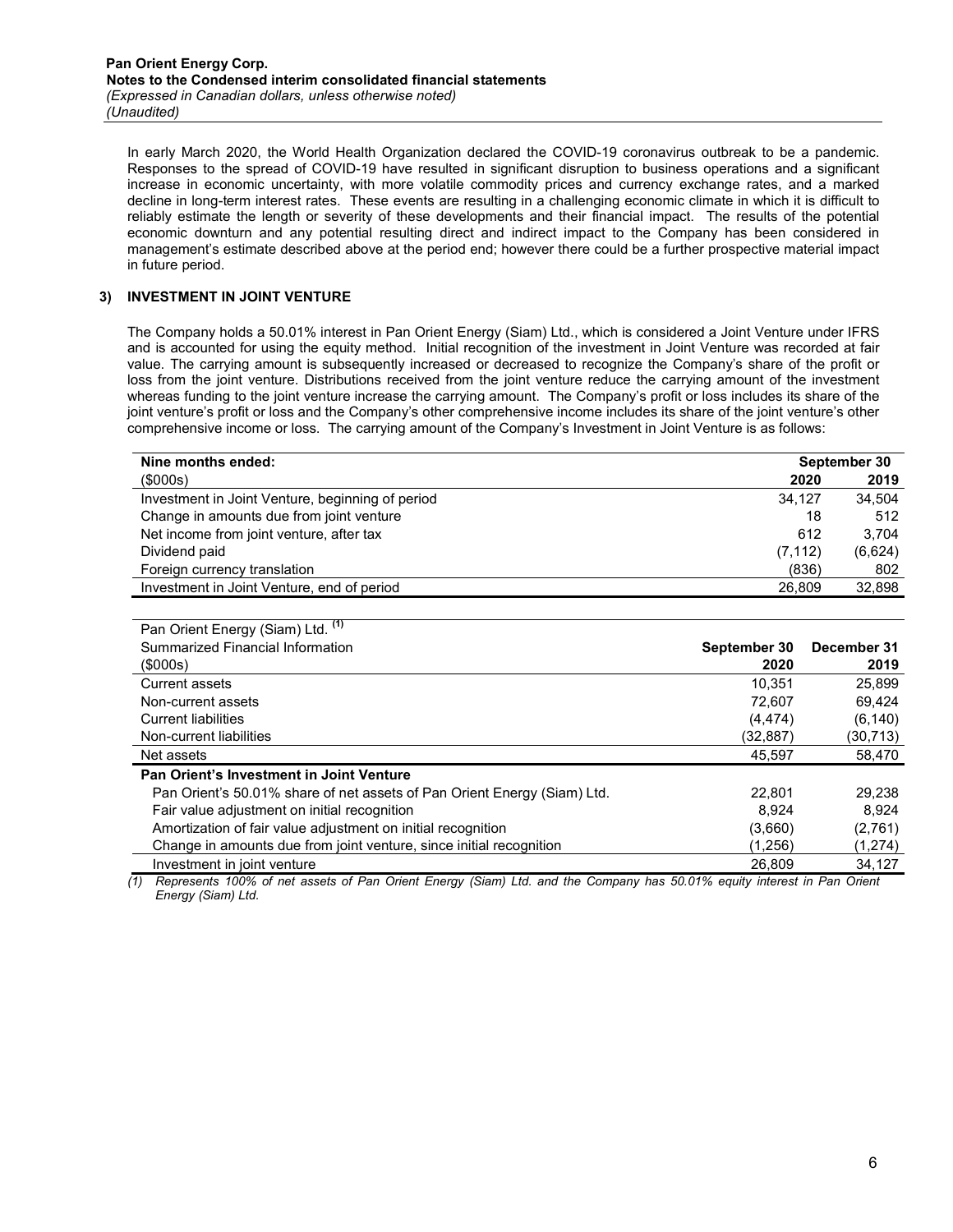The Company's share of income or loss from the Joint Venture is as follows:

| Pan Orient Energy (Siam) Ltd. (1)<br>Summarized Statement of Comprehensive Income | <b>Three Months Ended</b><br>September 30 |         | <b>Nine Months Ended</b><br>September 30 |          |
|-----------------------------------------------------------------------------------|-------------------------------------------|---------|------------------------------------------|----------|
| (\$000s)                                                                          | 2020                                      | 2019    | 2020                                     | 2019     |
| Oil revenue                                                                       | 10,938                                    | 20,340  | 32,486                                   | 43,561   |
| Royalties                                                                         | (567)                                     | (1,080) | (1,666)                                  | (2, 269) |
| Interest income                                                                   |                                           |         | 11                                       | 44       |
| Total net revenue                                                                 | 10,371                                    | 19,261  | 30,831                                   | 41,336   |
| Production and operating                                                          | 1,635                                     | 1,226   | 4,660                                    | 3,078    |
| Transportation                                                                    | 460                                       | 641     | 1,381                                    | 1,323    |
| Depletion, depreciation and amortization                                          | 4,582                                     | 5,641   | 13,602                                   | 13,259   |
| General and administrative                                                        | 408                                       | 472     | 1,330                                    | 1,318    |
| Foreign exchange gain                                                             | (26)                                      | (6)     | (86)                                     | (92)     |
| Total expenses                                                                    | 7,059                                     | 7,974   | 20,887                                   | 18,886   |
| Income before taxes                                                               | 3,312                                     | 11,287  | 9,944                                    | 22,450   |
| Current income tax expense                                                        | 820                                       | 3,996   | 5,081                                    | 3,996    |
| Deferred income tax expense                                                       | 1,596                                     | 3,806   | 1,841                                    | 9,266    |
| Net income                                                                        | 896                                       | 3,485   | 3,022                                    | 9,188    |
| Other comprehensive income (loss)                                                 | (2, 434)                                  | 857     | (1,671)                                  | 1,603    |
| Total comprehensive income (loss)                                                 | (1,538)                                   | 4,342   | 1,351                                    | 10,791   |
| Pan Orient's share of income from Joint Venture under equity                      |                                           |         |                                          |          |
| method, (50.01% net to Pan Orient)                                                |                                           |         |                                          |          |
| Pan Orient's share of net income                                                  | 447                                       | 1,742   | 1,511                                    | 4,594    |
| Amortization of fair value adjustment                                             | (326)                                     | (391)   | (899)                                    | (890)    |
| Net income from Joint Venture                                                     | 121                                       | 1,351   | 612                                      | 3,704    |

(1) Represents 100% of comprehensive income or loss of Pan Orient Energy (Siam) Ltd. and the Company has 50.01% equity interest in Pan Orient Energy (Siam) Ltd.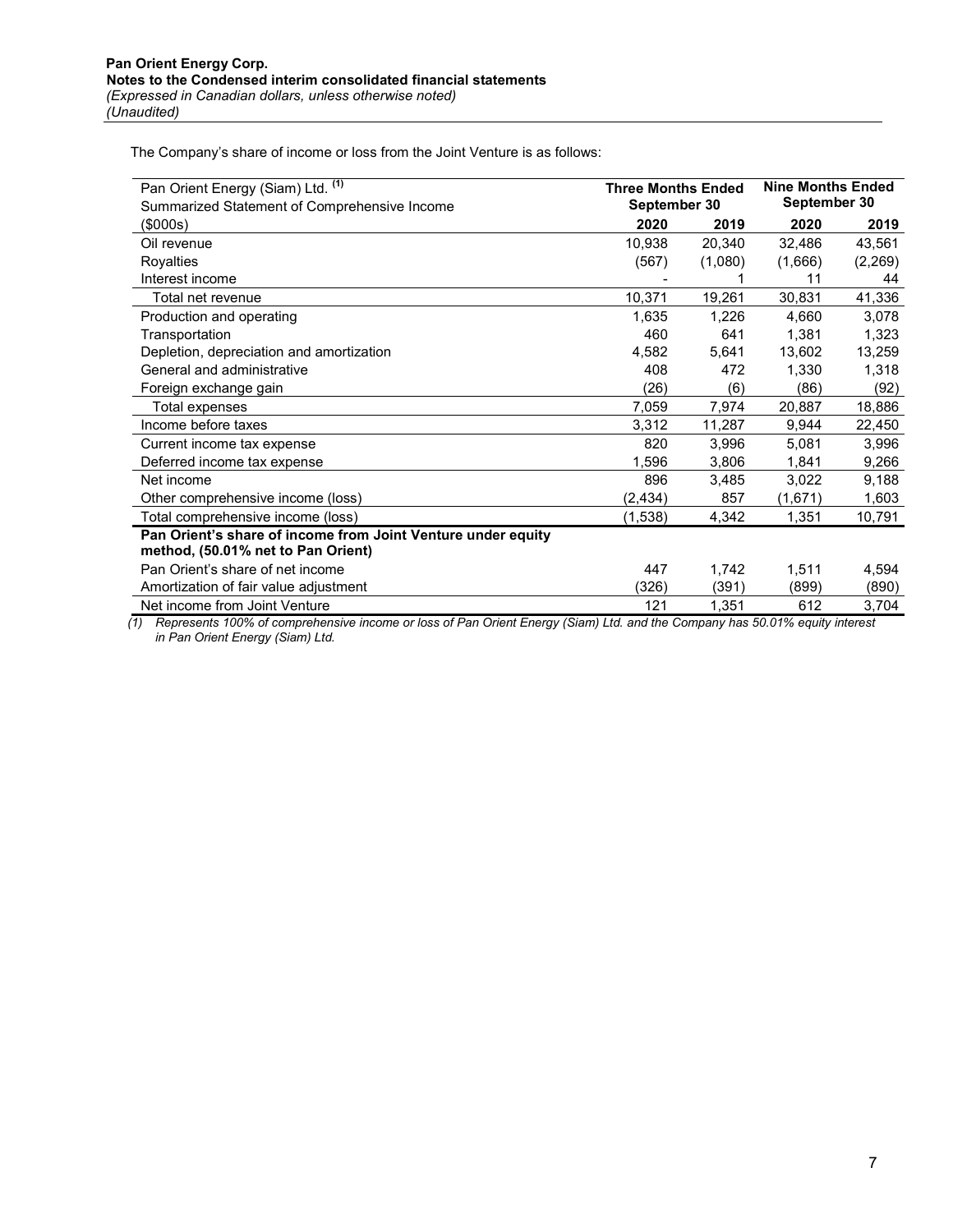#### 4) DISCONTINUED OPERATIONS

The undeveloped onshore interests in Indonesian East Jabung PSC expired in January 2020 and the operator is determining final steps to be taken for formal approval of the expiry from the Government of Indonesia, including reclamation requirements. An impairment expense for the East Jabung PSC was recorded in the fourth quarter of 2019. The Company is withdrawing from operations in Indonesia and the office in Jakarta was closed on March 31, 2020. The operation in Indonesia for accounting purposes effective January 1, 2020 is considered a discontinued operation under "IFRS 5 – Non-current assets held for sale and discontinued operations".

The following tables summarized financial information related to discontinued operations in Indonesia:

Net loss (income) from discontinued operations for the three and nine months ended September 30, 2020 and 2019 is as follow:

|                                                | <b>Three Months Ended</b><br>September 30 |      | Nine months ended<br>September 30 |      |
|------------------------------------------------|-------------------------------------------|------|-----------------------------------|------|
| (\$000s)                                       | 2020                                      | 2019 | 2020                              | 2019 |
| <b>Expenses</b>                                |                                           |      |                                   |      |
| General and administrative                     | 65                                        | 69   | 233                               | 192  |
| Amortization                                   |                                           | 24   | 111                               | 71   |
| Recovery of decommissioning expense (recovery) |                                           |      |                                   | (11) |
| Recovery of exploration expense                | (2)                                       |      | (674)                             |      |
| Foreign exchange loss (gain)                   | (52)                                      |      | 103                               | (71) |
| Net loss (income) from discontinued operations | 11                                        | 96   | (227)                             | 181  |

Discontinued operations reported in the consolidated statements of cash flows are as follows:

|                                                                   | <b>Three Months Ended</b><br>September 30 |         | Nine months ended<br>September 30 |         |
|-------------------------------------------------------------------|-------------------------------------------|---------|-----------------------------------|---------|
| (\$000s)                                                          | 2020                                      | 2019    | 2020                              | 2019    |
| Cash flow from (used in) operating activities                     | (42)                                      | 364     | (638)                             | (774)   |
| Cash flow used in investing activities                            | $\blacksquare$                            | (1,760) | $\overline{\phantom{a}}$          | (356)   |
| Cash flow used in financing activities                            |                                           | (26)    | (111)                             | (78)    |
| Change in cash and cash equivalents from discontinuing operations | (42)                                      | (1.422) | (749)                             | (1,208) |

#### 5) PROPERTY, PLANT AND EQUIPMENT

A reconciliation of the carrying amount of property, plant and equipment as at September 30, 2020 is set out below.

| <b>Total</b> |
|--------------|
|              |
| 1,353        |
| 2            |
| (10)         |
| 1,345        |
|              |

#### Accumulated depletion, depreciation and amortization

| At December 31, 2019          | (958) |
|-------------------------------|-------|
| Amortization and depreciation | (25)  |
| At September 30, 2020         | (983) |
|                               |       |

# Net book value

| December<br>่าเ<br>---        | 395 |
|-------------------------------|-----|
| 2020<br>30<br>September<br>Λ, | 362 |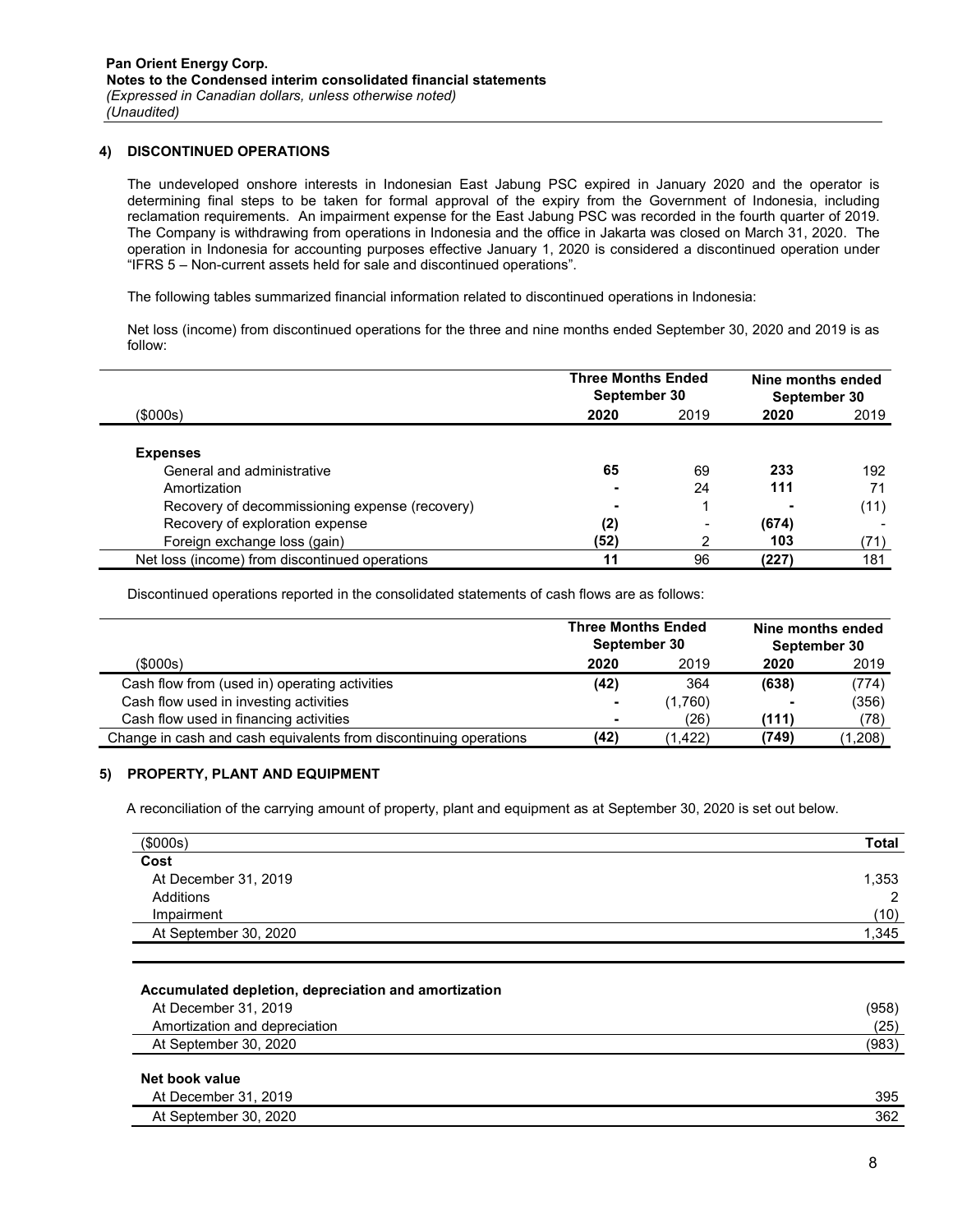### 6) EXPLORATION AND EVALUATION

A reconciliation of the carrying amount of exploration and evaluation ("E&E") assets as at September 30, 2020 is set out below.

| (\$000s)                         | <b>Total</b> |
|----------------------------------|--------------|
| At December 31, 2019             | 85,851       |
| Additions                        | 83           |
| Impairment                       | (85,789)     |
| Changes in decommissioning costs | (46)         |
| At September 30, 2020            | 99           |

#### Impairment

Impairment expense of \$85.8 million, partially offset by a \$5.6 million of deferred tax recovery, was recorded on the E&E assets related to the carrying value of Andora's Sawn Lake steam assisted gravity drainage project during the first quarter. Since mid-March 2020, the severe decline in crude oil prices resulting from geopolitical events and collapse of global crude oil demand due to COVID-19 has resulted in lower prices for heavy oil and bitumen and deterioration in the economics for commercial development at Sawn Lake. In the current market there is no expected commercial development at Sawn.

During the second and third quarter of 2020, Andora incurred operating expense of \$156 thousand which related to Andora's suspended demonstration project facility and well pair at Sawn Lake Central. These expenses were previously capitalized prior to the E&E impairment recorded during the first quarter of 2020.

#### 7) DECOMMISSIONING PROVISION

A reconciliation of the Company's decommissioning provision at September 30, 2020 is set out below.

| (\$000s)                                      | Canada | Indonesia | <b>Total</b> |
|-----------------------------------------------|--------|-----------|--------------|
| At December 31, 2019                          | 1.679  | 536       | 2,215        |
| Revisions to obligations and foreign exchange | 249    | 13        | 262          |
| Settlement                                    |        | (45)      | (45)         |
| Accretion                                     | 13     |           | 13           |
| At September 30, 2020                         | 1.941  | 504       | 2.445        |
| Less current portion                          |        | (504)     | (504)        |
| Non-current portion                           | 1.941  |           | 1,941        |

The decommissioning provision is based on the Company's net ownership of wells and facilities in Indonesia and Canada, management's estimates of costs to abandon and reclaim those wells and facilities and the potential future timing of the costs to be incurred. Total undiscounted cash flows, escalated at 1.18% for inflation (December 31, 2019 – 1.34%), required to settle the Company's decommissioning provision are estimated to be \$3.1 million at September 30, 2020 (December 31, 2019 – \$3.2 million). Payments to settle the provision will be made over the operating lives of the underlying assets and are estimated to be incurred between 2020 and 2050. Estimated costs of the non-current portion of the provision have been discounted at the risk-free interest rate in the jurisdiction in which the expenditure is expected to be incurred which averaged at 1.00% at September 30, 2020 (December 31, 2019 – 1.75%).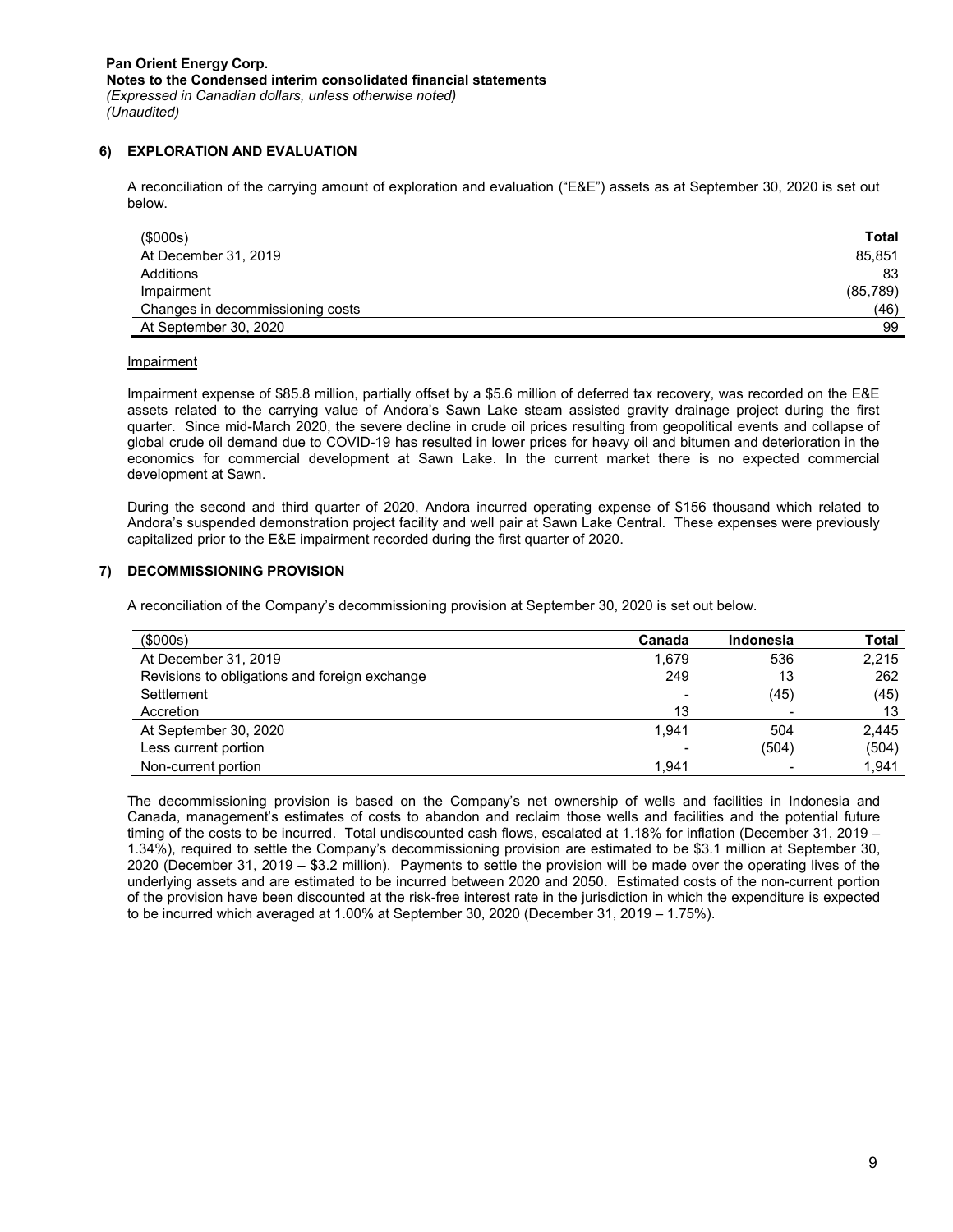#### 8) SHARE CAPITAL

#### (a) Authorized

Unlimited Common Voting Shares Unlimited Preferred Shares

#### (b) Issued and Outstanding Class A Common Shares

|                                                 | <b>Shares</b>            | <b>Shares</b>            | Amount                   |
|-------------------------------------------------|--------------------------|--------------------------|--------------------------|
| <b>Common Shares</b>                            | <b>Issued</b>            | Outstanding              | (\$000s)                 |
| Balance as at December 31, 2019                 | 54.696.007               | 54.496.007               | \$91.131                 |
| Shares purchased under normal course issuer bid | $\overline{\phantom{0}}$ | (2,419,500)              | (4,047)                  |
| Shares cancelled                                | (2,521,500)              | $\overline{\phantom{a}}$ | $\overline{\phantom{0}}$ |
| Balance as at September 30, 2020                | 52,174,507               | 52,076,507               | \$ 87,084                |

In May 2020, the Company renewed its normal course issuer bid through the TSX-V to continue the ability to purchase its common shares. Under the terms of the bid, Pan Orient is authorized to purchase, for cancellation, up to 4,228,734 of its common shares (10% of the public float), subject to a maximum of 1,059,190 common shares (2% of the 52,959,507 issued and outstanding common shares) during any 30 day period. The ability to purchase common shares under the bid commenced on May 21, 2020 and ends one year after commencement or on the earlier date on which Pan Orient has either acquired the maximum number of common shares specified above or otherwise decided not to make any further purchases.

Pan Orient has repurchased 2,419,500 common shares in 2020 at an average price of \$0.61 per share, with 98,000 common shares repurchased in the third quarter of 2020 at an average price of \$0.61 per share.

#### (c) Options to Purchase Common Shares

| Options <sup>(1)</sup>                                 | Weighted<br>Average<br><b>Number of Exercise Price</b><br>(\$) |
|--------------------------------------------------------|----------------------------------------------------------------|
| 5,115,000<br>Options outstanding at December 31, 2019  | 1.45                                                           |
| Expired<br>(2, 180, 000)                               | 1.43                                                           |
| Options outstanding at September 30, 2020<br>2,935,000 | 1.47                                                           |

(1) These options are held by directors, senior management, employees and consultant of the Company.

|               |           | <b>Options Outstanding at</b><br><b>September 30, 2020</b> |              |           | <b>Options Exercisable at</b><br><b>September 30, 2020</b> |              |
|---------------|-----------|------------------------------------------------------------|--------------|-----------|------------------------------------------------------------|--------------|
|               |           | Weighted                                                   | Weighted     |           | Weighted                                                   | Weighted     |
|               |           | Average                                                    | Average      |           | Average                                                    | Average      |
|               |           | Exercise                                                   | Remaining    |           | Exercise                                                   | Remaining    |
| Exercise      | Number of | Price                                                      | Contractual  | Number of | Price                                                      | Contractual  |
| Price $(\$)$  | Options   | $($ \$                                                     | Life (years) | Options   | (3)                                                        | Life (years) |
| 1.09          | 1,560,000 | 1.09                                                       | 2.36         | 1,560,000 | 1.09                                                       | 2.36         |
| 1.90          | 1,375,000 | 1.90                                                       | 3.47         | 916,670   | 1.90                                                       | 3.47         |
| $1.09 - 1.90$ | 2,935,000 | 1.47                                                       | 2.88         | 2,476,670 | 1.39                                                       | 2.77         |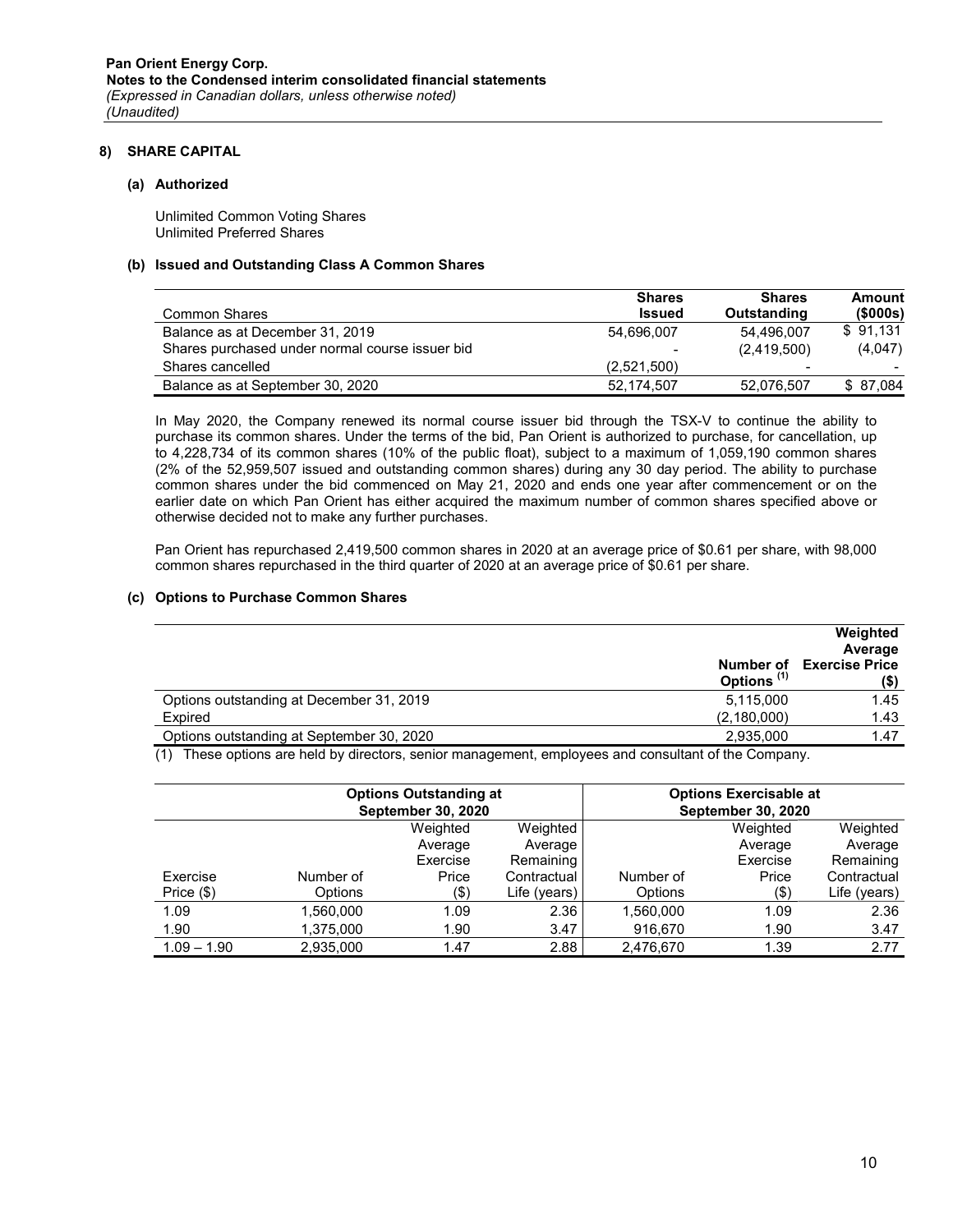#### (d) Restricted Share Units

On May 12, 2020, the Company adopted a long-term incentive plan and on May 19, 2020 granted 1,050,000 restricted share units ("RSUs") to its directors, senior management, employees and consultant. The vesting period of the RSU is one-third 6 months after the grant date (November 19, 2020), one-third 18 months after the grant date (November 19, 2021) and the final one-third 30 months after the grant date (November 19, 2022). The RSUs will be paid out based on the fair market value on each vesting date in cash. Fair market value of shares means (a) the average closing price for such shares on the TSX-V Exchange for the ten trading days on which the shares traded immediately preceding the relevant date or (b) if the Board of Directors specifically so determines, the closing market price for such shares on the TSX-V Exchange on the relevant date. As at September 30, 2020, the closing price for the Company's shares on TSX-V Exchange was \$0.58 per share, as a result, \$227 thousand of stock-based compensation and an accrued liability was recorded at September 30, 2020.

#### (e) Andora Energy Corporation

#### i) Issued and Outstanding Class A Common Shares

As at September 30, 2020 Andora had 100.1 million (December 31, 2019 – 100.1 million) common shares issued and outstanding of which Pan Orient held 71.8% (December 31, 2019 – 71.8%).

#### ii) Options to Purchase Common Shares of Andora

|            |                                                            |                                                      |                                                 |           | Number of<br>options                                       | Weighted<br>average<br>exercise price<br>(\$)   |  |  |
|------------|------------------------------------------------------------|------------------------------------------------------|-------------------------------------------------|-----------|------------------------------------------------------------|-------------------------------------------------|--|--|
|            |                                                            | Balance as at December 31, 2019 & September 30, 2020 |                                                 |           | 9,500,000                                                  | 0.15                                            |  |  |
|            | <b>Options Outstanding at</b><br><b>September 30, 2020</b> |                                                      |                                                 |           | <b>Options Exercisable at</b><br><b>September 30, 2020</b> |                                                 |  |  |
| Exercise   | Number of                                                  | Weighted<br>Average<br><b>Exercise Price</b>         | Weighted<br>Average<br>Remaining<br>Contractual | Number of | Weighted<br>Average<br><b>Exercise Price</b>               | Weighted<br>Average<br>Remaining<br>Contractual |  |  |
| Price (\$) | Options                                                    | (\$)                                                 | Life (years)                                    | Options   | (\$)                                                       | Life (years)                                    |  |  |
| 0.15       | 9,500,000                                                  | 0.15                                                 | 0.08                                            | 9,500,000 | 0.15                                                       | 0.08                                            |  |  |

#### iii) Convertible Credit Facility

Andora entered into a convertible loan agreement with Pan Orient on January 30, 2018 whereby Andora can draw up to \$2 million against a revolving credit facility. The loan bears interest at HSBC Canada prime rate for commercial loans in Canadian dollars plus three percent, per annum. Any principal drawn against the credit facility, including accrued interest (collectively, "outstanding amount"), is repayable upon demand or by December 31, 2022, whichever is earlier. Security for repayment of any outstanding amount is provided by a general security agreement creating a first fixed charge over all of Andora's property, subject to certain permitted encumbrances. Pan Orient has the option under the loan agreement to convert the outstanding amount, or a portion thereof, into Andora's common shares at a price of \$0.15 per share. In March 2020, the Company increased the revolving credit facility limit by \$500,000 under the same terms and conditions as the existing credit facility. As at September 30, 2020, a total of \$2.3 million (December 31, 2019 - \$2.0 million) was drawn against the credit facility and the undrawn balance is available for use. As a result of the impairment of Andora's E&E assets, the facility due from Andora is not expected to be collected in the foreseeable future (note 6).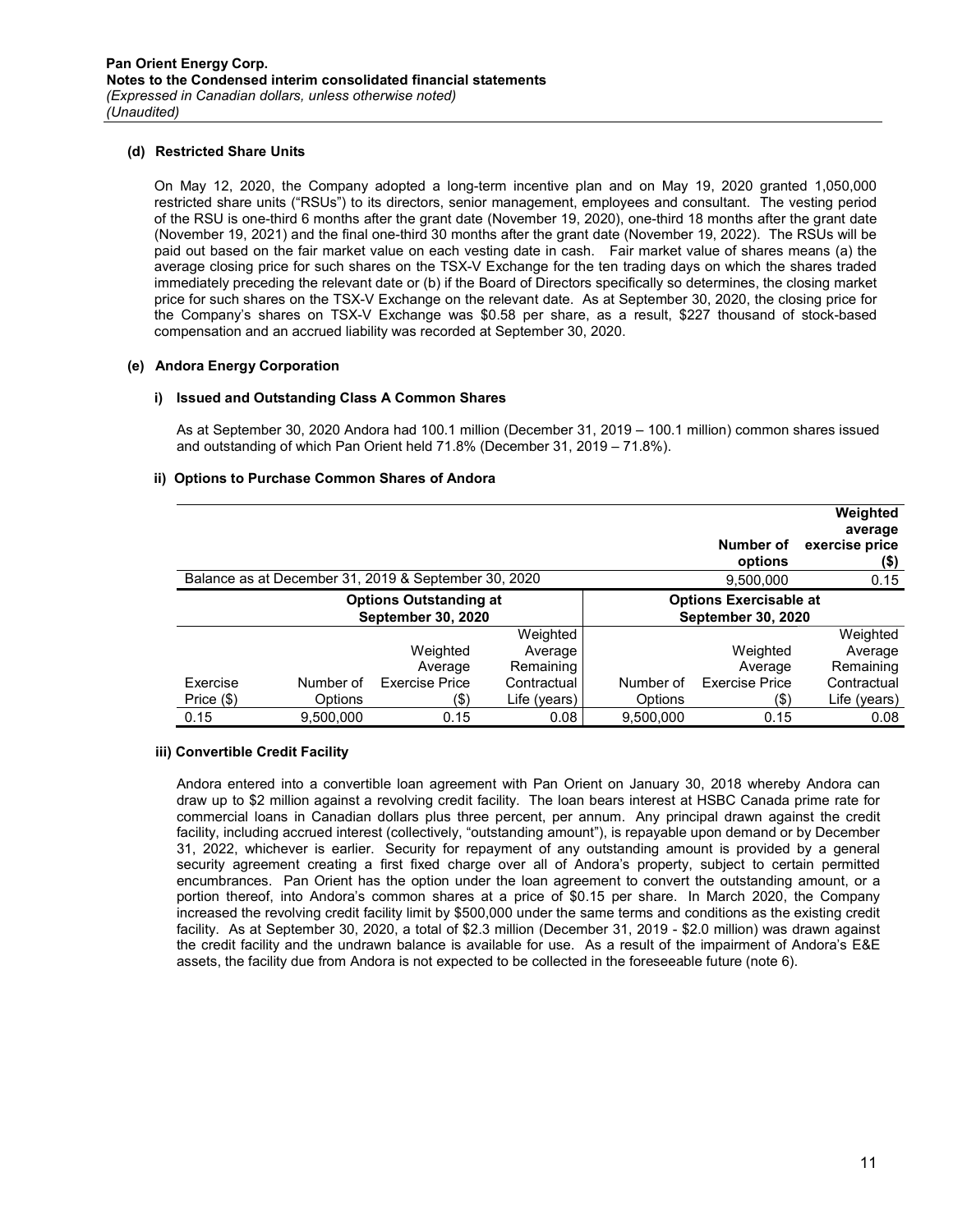Subsequent to September 30, 2020, Andora entered into a second convertible loan agreement with Pan Orient on November 10, 2020 whereby Andora can draw up to \$500,000 against a revolving credit facility. The loan bears interest at HSBC Canada prime rate for commercial loans in Canadian dollars plus three percent, per annum. Any principal drawn against the credit facility, including accrued interest (collectively, "outstanding amount"), is repayable upon demand or by December 31, 2022, whichever is earlier. Security for repayment of any outstanding amount is provided by a general security agreement creating a first fixed charge over all of Andora's property, subject to certain permitted encumbrances. Pan Orient has the option under the loan agreement to convert the outstanding amount, or a portion thereof, into Andora's common shares at a price of \$0.01 per share.

#### (f) Earnings per Share Attributable to Common Shareholders

A reconciliation of the weighted average number of common shares used to calculate diluted net income (loss) per share is as follows:

|                                          | <b>Three Months Ended</b><br>September 30 |            | <b>Nine Months Ended</b><br>September 30 |            |
|------------------------------------------|-------------------------------------------|------------|------------------------------------------|------------|
|                                          | 2020                                      | 2019       | 2020                                     | 2019       |
| Weighted average common shares – basic   | 52.160.507                                | 54.863.470 | 53.082.396                               | 54.875.647 |
| Dilutive effect of stock options         | $\blacksquare$                            | 1.937.287  |                                          | 1.298.667  |
| Weighted average common shares - diluted | 52,160,507                                | 56,800,757 | 53,082,396                               | 56,174,314 |

Options were not included in the computation of weighted average diluted common shares because they were antidilutive.

# 9) FINANCIAL INSTRUMENTS

As at September 30, 2020 the following financial instruments were denominated in currencies other than the Canadian dollar:

|                                                          | <b>September 30, 2020</b> |                  | December 31, 2019 |               |  |
|----------------------------------------------------------|---------------------------|------------------|-------------------|---------------|--|
|                                                          |                           | <b>Indonesia</b> |                   | Indonesia     |  |
|                                                          | <b>US dollar</b>          | <b>Rupiah</b>    | US dollar         | Rupiah        |  |
|                                                          | (\$000s)                  | (000s)           | $($ \$000s $)$    | (000s)        |  |
| Cash and cash equivalents                                | 16,654                    | ۰                | 12.939            | 12.065        |  |
| Accounts receivable                                      | ۰                         |                  | 9                 |               |  |
| Deposits                                                 | 46                        | 391,955          | 15                | 214.226       |  |
| Accounts payable and accrued liabilities                 | (1,589)                   | ٠                | (2,219)           | (2,641,456)   |  |
| Net exposure in foreign currency                         | 15,111                    | 391.955          | 10,744            | (2, 415, 165) |  |
| Net exposure in Canadian dollars <sup>(1)</sup> (\$000s) | 20,150                    | 35               | 13.941            | (228)         |  |

(1) Translated at September 30, 2020 and December 31, 2019 exchange rates.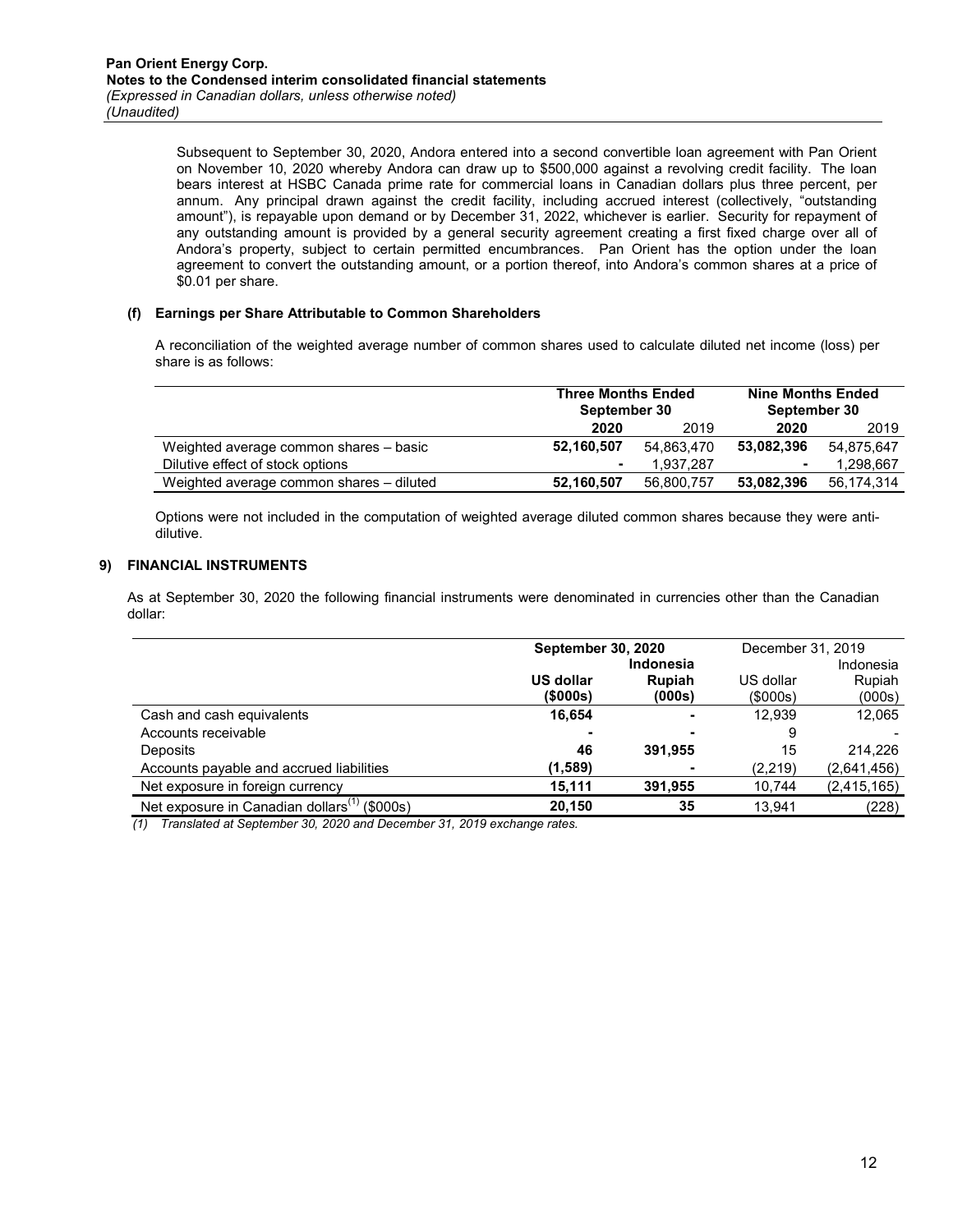#### 10) SEGMENTED INFORMATION

The Company operates in three countries and each country is considered a reportable segment. The three segments consist of: 1) interest in joint venture in partially developed conventional petroleum and natural gas properties in Thailand; 2) an undeveloped heavy oil property in Canada and 3) discontinued operations in Indonesia. The following table provides information for each geographical segment for the periods ended September 30:

| As at:                        |                 | September 30, 2020 |        |        |          | December 31, 2019        |         |         |
|-------------------------------|-----------------|--------------------|--------|--------|----------|--------------------------|---------|---------|
| (\$000s)                      | <b>Thailang</b> | Indonesia          | Canada | Total  | Thailand | Indonesia                | Canada  | Total   |
| Property, plant and equipment |                 |                    | 362    | 362    |          |                          | 395     | 395     |
| Exploration and evaluation    |                 |                    | 99     | 99     | . .      | $\overline{\phantom{a}}$ | 85.851  | 85.851  |
| Other assets                  | 26.809          |                    | 29.512 | 56.418 | 34.127   | 177                      | 26.106  | 60.410  |
| Total assets                  | 26.809          | ດ                  | 29.973 | 56.879 | 34,127   | 177                      | 112.352 | 146,656 |

| <b>Nine Months Ended:</b>                      |                 | <b>September 30, 2020</b> |           |           |          | September 30, 2019 |          |          |
|------------------------------------------------|-----------------|---------------------------|-----------|-----------|----------|--------------------|----------|----------|
| (\$000s)                                       | <b>Thailand</b> | Indonesia                 | Canada    | Total     | Thailand | Indonesia          | Canada   | Total    |
| Income from joint venture                      | 612             |                           |           | 612       | 3,704    |                    |          | 3,704    |
|                                                |                 |                           |           |           |          |                    |          |          |
| General and administrative                     | 21              |                           | 1,540     | 1,561     | 32       |                    | 1,710    | 1,742    |
| Operating expense                              |                 |                           | 156       | 156       |          |                    |          |          |
| Stock based compensation                       |                 |                           | 448       | 448       |          |                    | 674      | 674      |
| Amortization and depreciation                  |                 |                           | 39        | 39        |          |                    | 43       | 43       |
| Decommissioning expense                        |                 |                           | 295       | 295       |          |                    |          |          |
| Impairment                                     |                 |                           | 85,799    | 85,799    |          |                    |          |          |
| Finance income                                 |                 |                           | (201)     | (201)     |          |                    | (278)    | (278)    |
| Foreign exchange loss (gain)                   |                 |                           | (142)     | (142)     |          |                    | 692      | 692      |
| Total expenses                                 | 21              | $\blacksquare$            | 87,934    | 87,955    | 32       |                    | 2,841    | 2,873    |
| Deferred income tax recovery                   |                 |                           | (5, 574)  | (5,574)   |          |                    | (1, 103) | (1, 103) |
| Net income (loss) from continued operations    | 591             |                           | (82, 360) | (81,769)  | 3,672    |                    | (1,738)  | 1.934    |
| Net income (loss) from discontinued operations |                 | 227                       |           | 227       |          | (181)              |          | (181)    |
| Net income (loss)                              | 591             | 227                       | (82, 360) | (81, 542) | 3,672    | (181)              | (1,738)  | 1,753    |
| Net income (loss) attributable to:             |                 |                           |           |           |          |                    |          |          |
| Common shareholders                            | 591             | 227                       | (60, 032) | (59, 214) | 3,672    | (181)              | (1,939)  | 1,552    |
| Non-controlling interest                       |                 |                           | (22,328)  | (22, 328) |          |                    | 201      | 201      |
| Net income (loss)                              | 591             | 227                       | (82, 360) | (81, 542) | 3,672    | (181)              | (1,738)  | 1,753    |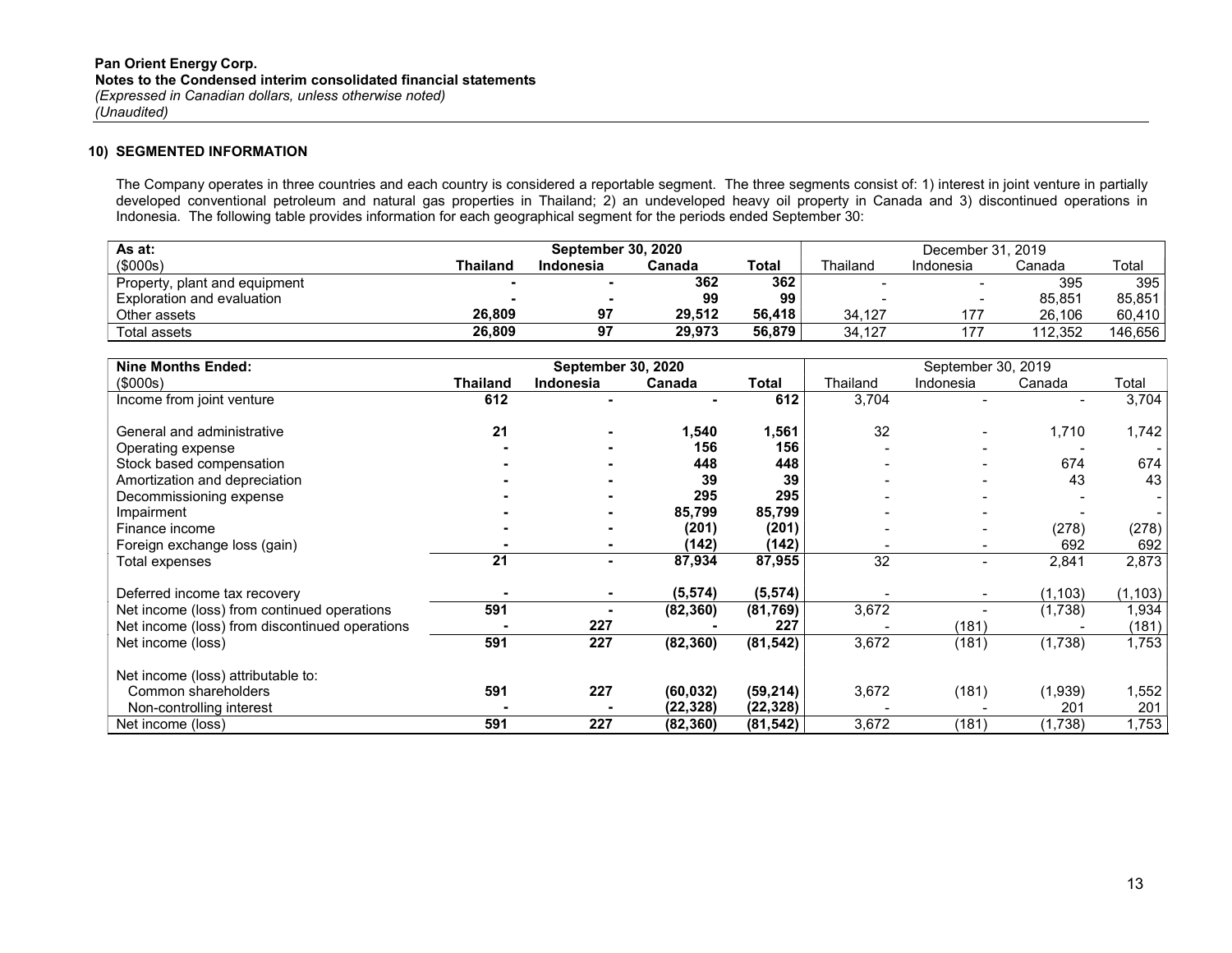| <b>Three Months Ended:</b>                     |                 | <b>September 30, 2020</b> |          |          |          | September 30, 2019 |        |                |
|------------------------------------------------|-----------------|---------------------------|----------|----------|----------|--------------------|--------|----------------|
| (\$000s)                                       | <b>Thailand</b> | <b>Indonesia</b>          | Canada   | Total    | Thailand | Indonesia          | Canada | Total          |
| Income from joint venture                      | 121             |                           |          | 121      | 1,351    |                    |        | 1,351          |
| General and administrative                     |                 |                           | 460      | 467      | 16       |                    | 435    | 451            |
| Operating expense                              |                 |                           | 93       | 93       |          |                    |        | $\blacksquare$ |
| Stock based compensation                       |                 |                           | 199      | 199      |          |                    | 142    | 142            |
| Amortization and depreciation                  |                 |                           | 12       | 12       |          |                    | 14     | 14             |
| Decommissioning expense                        |                 |                           | 88       | 88       |          |                    |        |                |
| Finance income                                 |                 |                           | (69)     | (69)     |          |                    | (125)  | (125)          |
| Foreign exchange loss (gain)                   |                 |                           | 484      | 484      |          |                    | (294)  | (294)          |
| Total expenses                                 |                 |                           | 1,267    | 1,274    | 16       |                    | 172    | 188            |
| Deferred income tax recovery                   |                 |                           |          |          |          |                    | (23)   | (23)           |
| Net income (loss) from continued operations    | 114             |                           | (1, 267) | (1, 153) | 1,335    |                    | (149)  | 1,186          |
| Net income (loss) from discontinued operations |                 | (11)                      |          | (11)     |          | (96)               |        | (96)           |
| Net income (loss)                              | 114             | (11)                      | (1, 267) | (1, 164) | 1,335    | (96)               | (149)  | 1,090          |
| Net income (loss) attributable to:             |                 |                           |          |          |          |                    |        |                |
| Common shareholders                            | 114             | (11)                      | (1, 166) | (1,063)  | 1,335    | (96)               | (125)  | 1,114          |
| Non-controlling interest                       |                 |                           | (101)    | (101)    |          |                    | (24)   | (24)           |
| Net income (loss)                              | 114             | (11)                      | (1, 267) | (1, 164) | 1,335    | (96)               | (149)  | 1,090          |